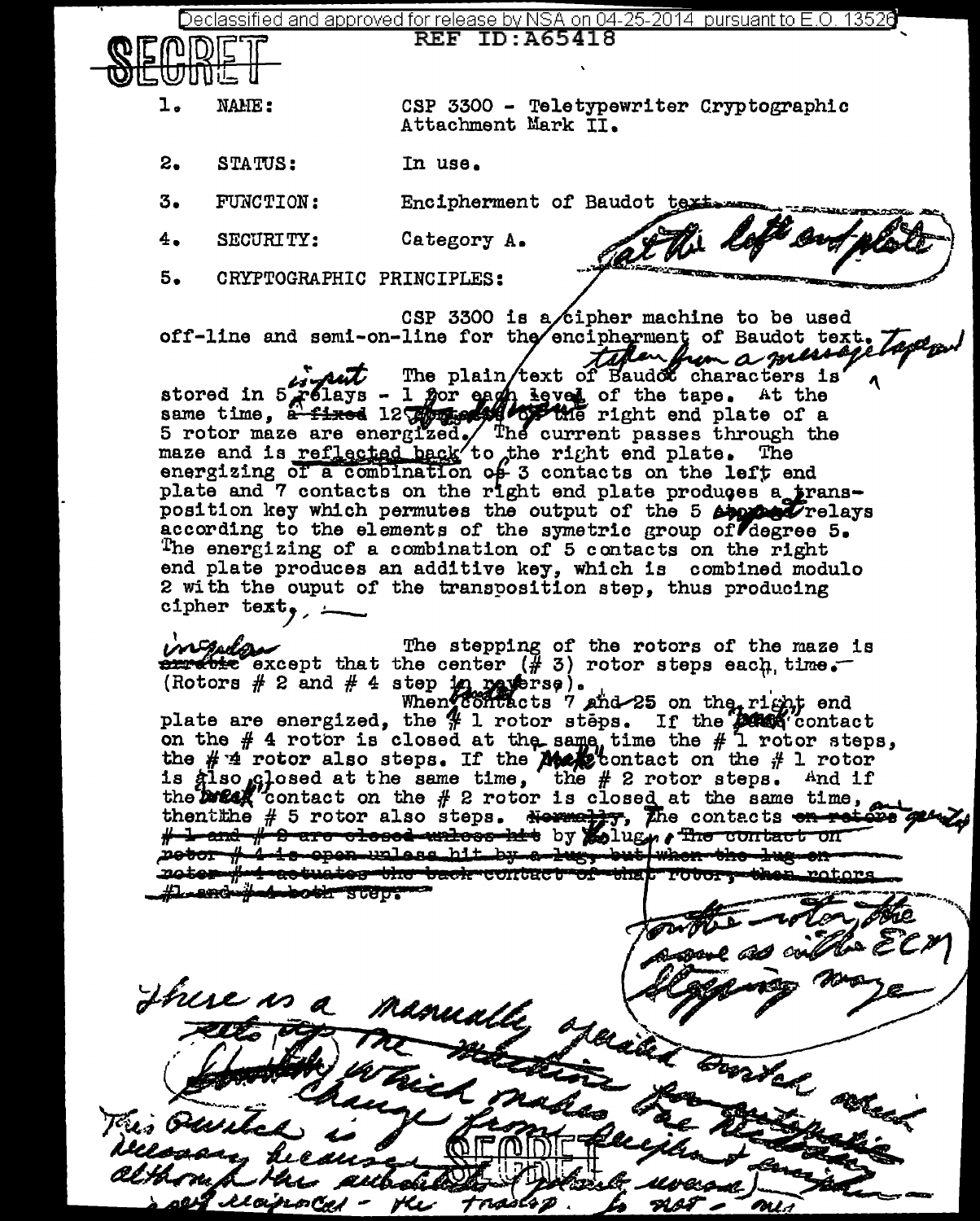المربي

with the world grade The hangson dos tur. to be introduced at deferent wints in He circuit for F Deciption incepling sur engineering fratises + Eugens ma scope of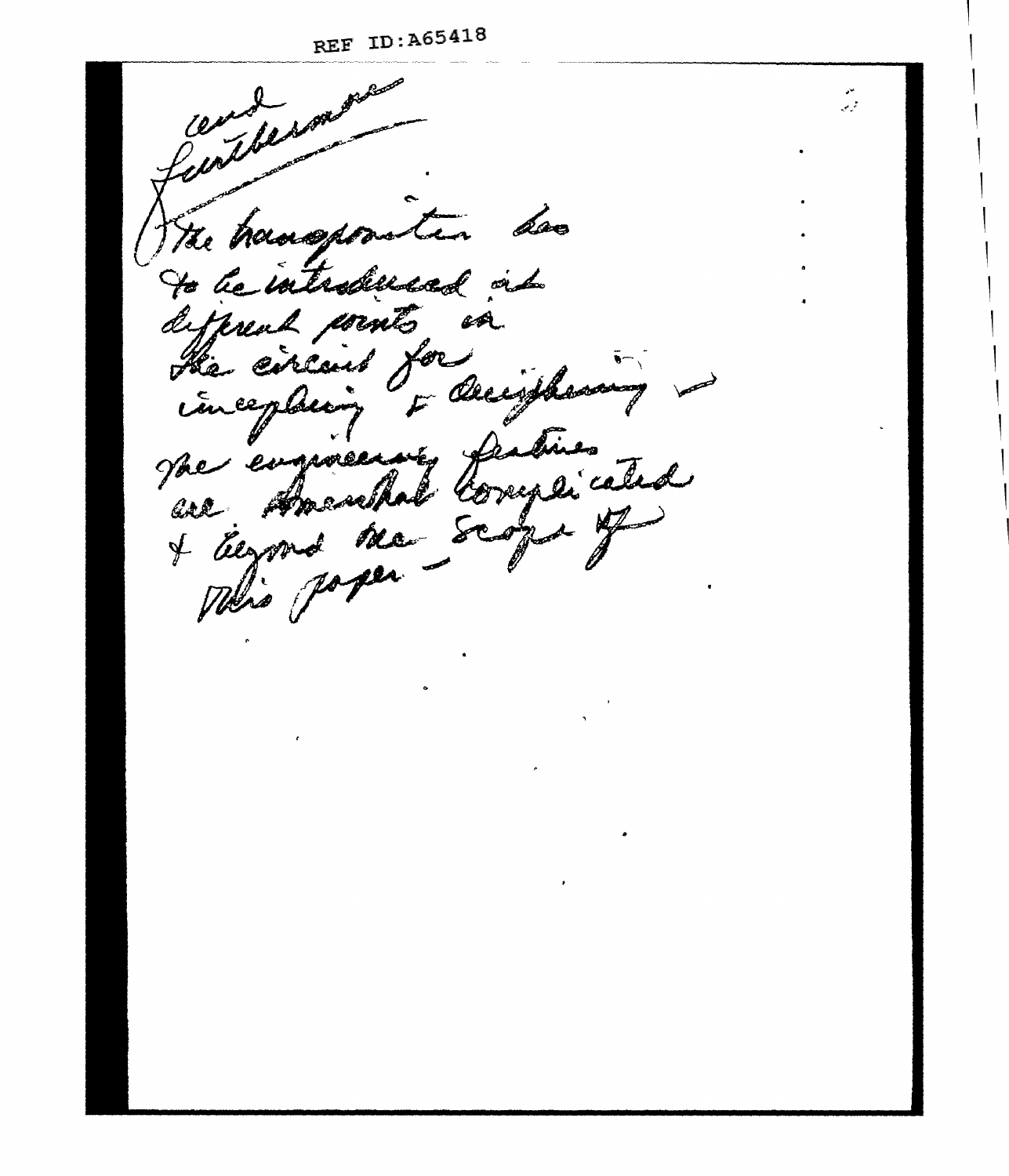REF ID:A65418

V



6. INDICATOR SYSTEM:

onessage index Plain language transmission of rotor

. 7. COMPROMISE:

Transmission of 2 or more messages with the same indicator. A short crib is necessary in one of the two message. The result is that both messages can be read two message. The result is that both messages can be read<br>but it depends entirely on the ability to extend the crib.

8. ASSOCIATED DOCUMENTS:

None available.

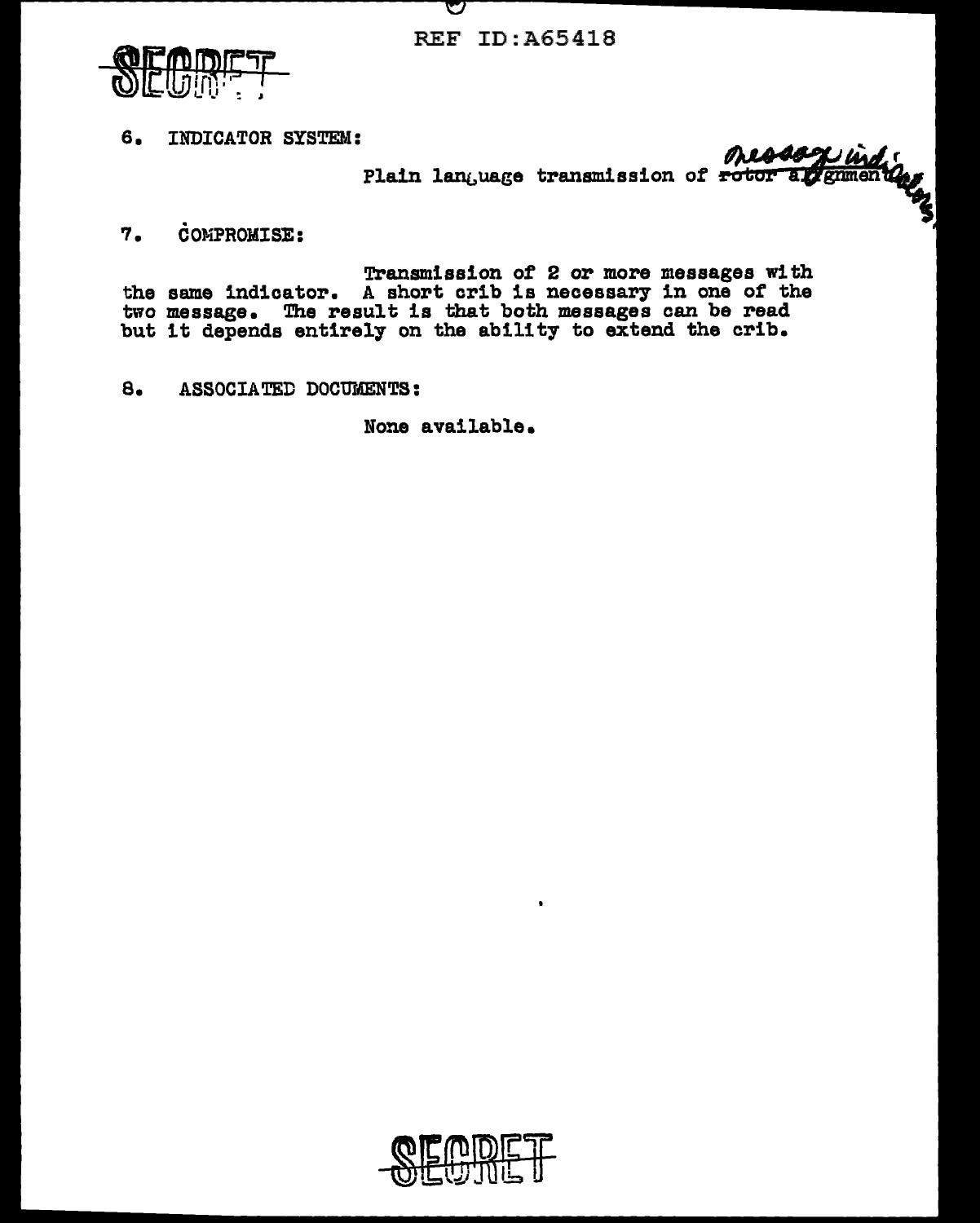## 6. KEY LIST AND INDICATOR SYSTEM:

indicators.

indicator

 $\epsilon$ 

Plain language transmission of message The rotors are set by hand to the message

 $\ddot{\phantom{0}}$ 

 $\bar{\mathcal{L}}$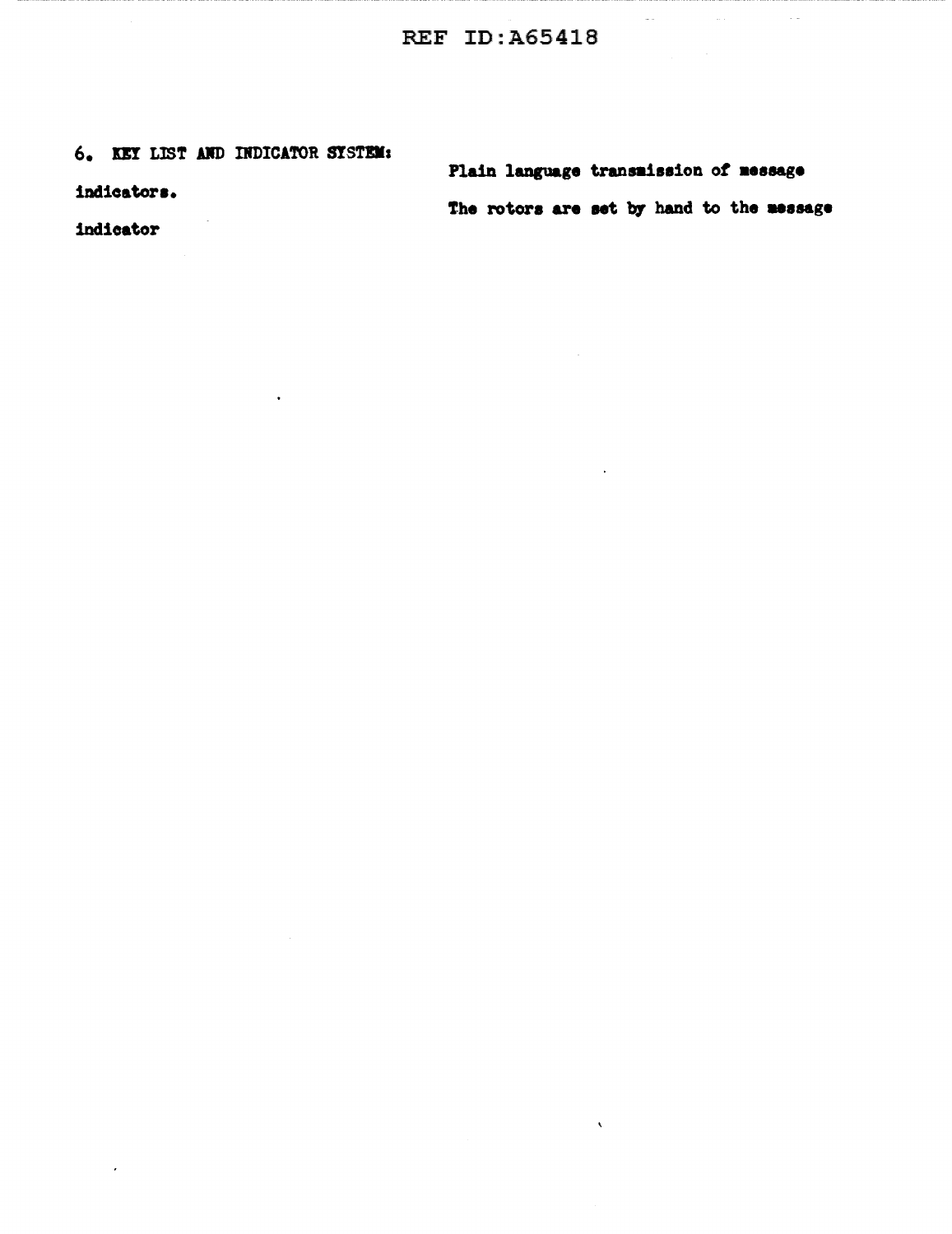CREE ID: 265418 (letyculiter 1 Norme 3, Function, - Encipherment of Baudot Tull<br>4. Security - Encipherment of Baudot Tull<br>5, Cryptogotyhic Principilo: to be used off line aud semi-m-line for the and the main the state of the state of the state of the control of the state of the state of the state of the state of the state of the state of the state of the state of the state of the state of the state of the state of which writed when the cell vertical property is followed, The cycle when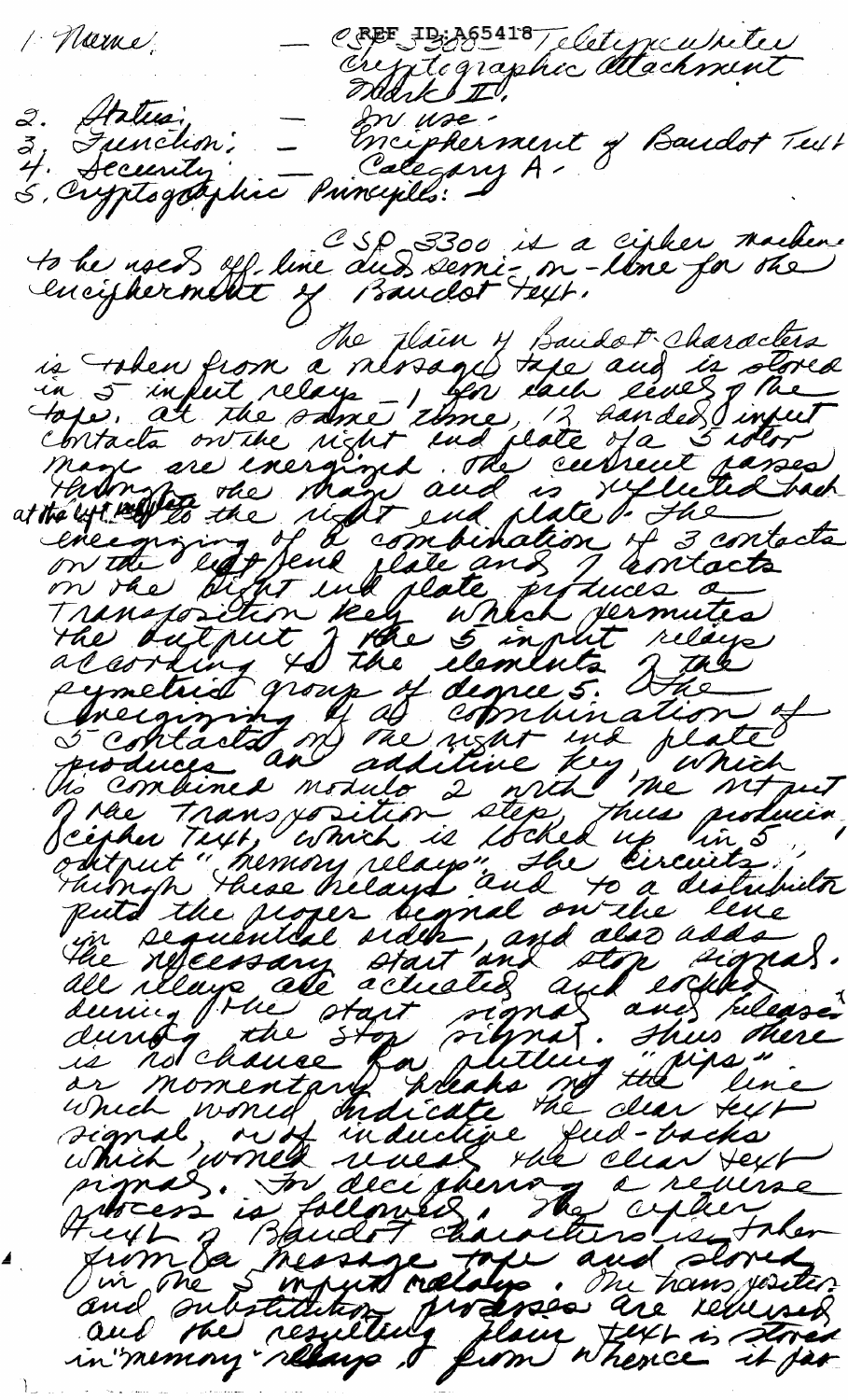Which is tocked EF ID: A65418 Which is to be the myselve of minory who the consistent and the more of the constant of the consistent of the consistent of the consistent of the consistent of the consistent of the consistent of the consistent of the cons memory relay'. Seppuis Cryste pagel le for every revolution of #1, bie # 4 is deniming (on the average / Lit#5 deges believe pre ates for every revolution of #2. The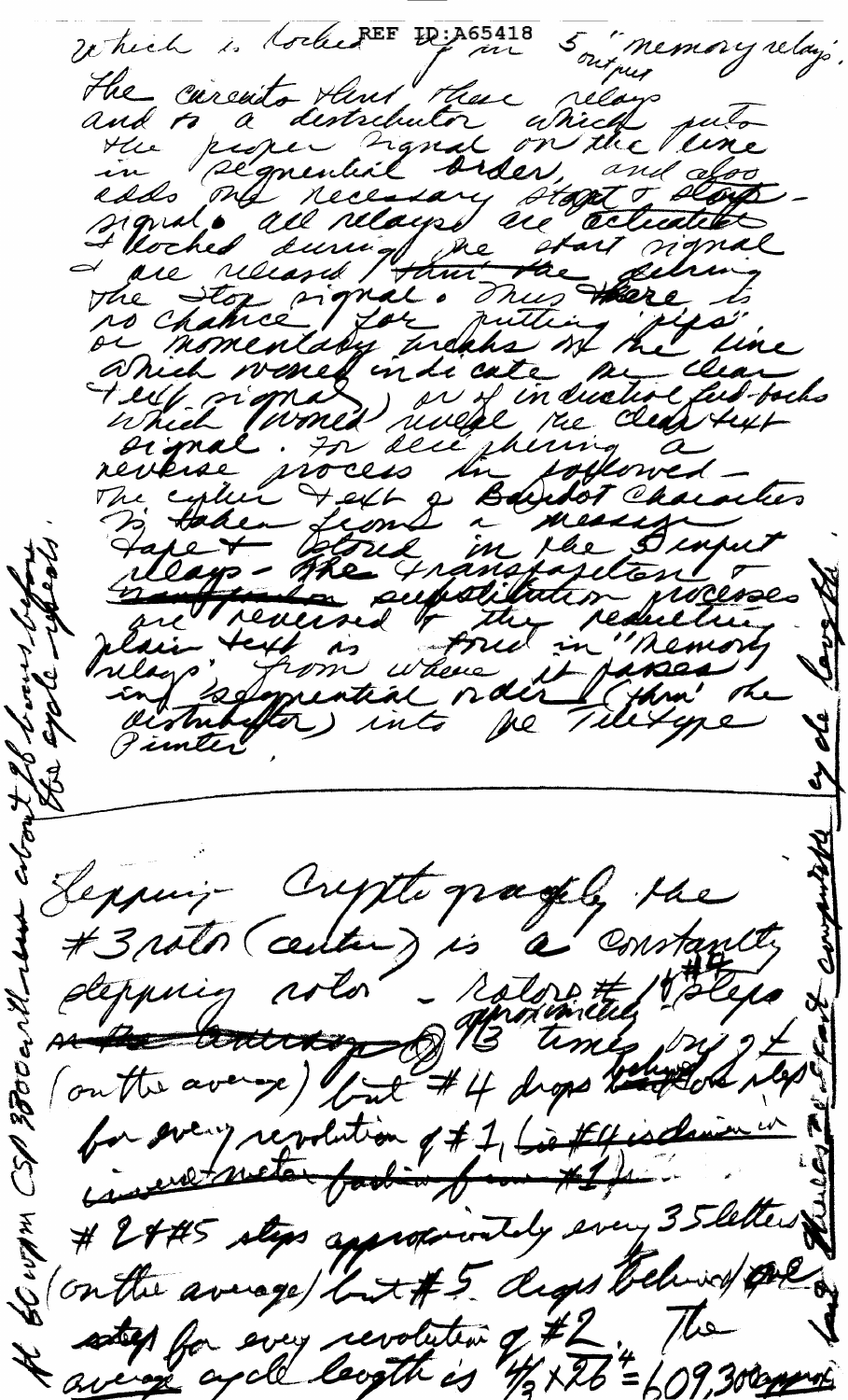REF ID:A65418 7. Comp Russe sur lectures mot as que method gattach rue can require far songer shelch. J Kay to make solution within The realm of josality by suboble modification to The Key - we die really cratching the surfice of Me forsebilities gl Mes Dischine -Finally is must be teacher los albert de la function p. the justice we men purfixe marken as de signation Sm legle y use ay raesumed to used danta In this var a capture venue The health csp 3607 - that comes neare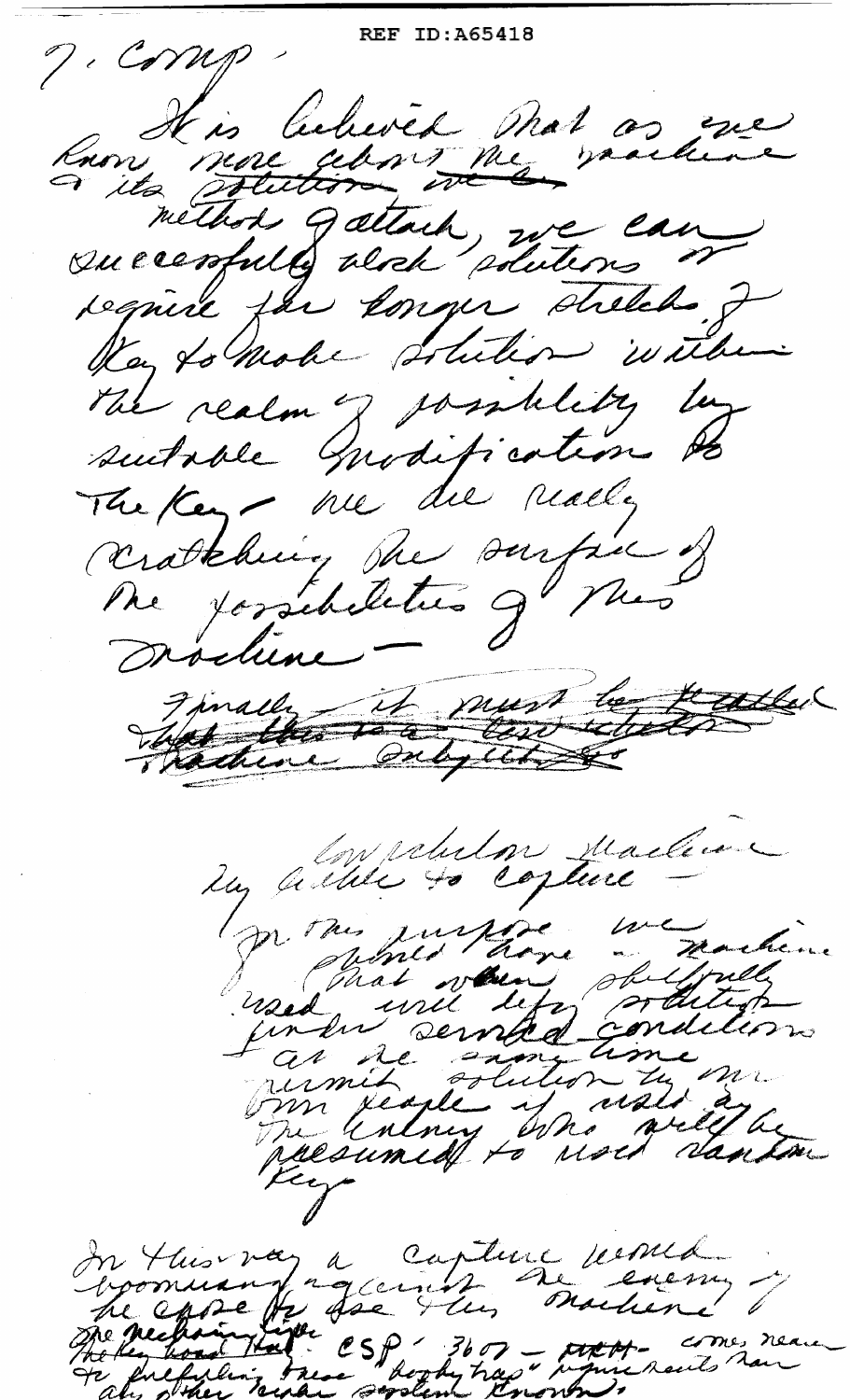Compraire CEREF ID: A65418 سعہ Valgdos au set lu haud The the moving hand the painting of the control is the control of the control of the control of the control of the control of the control of the control of the control of the control of the control of the control of the co de tre messége indicator. Innecessary si not cortemplated